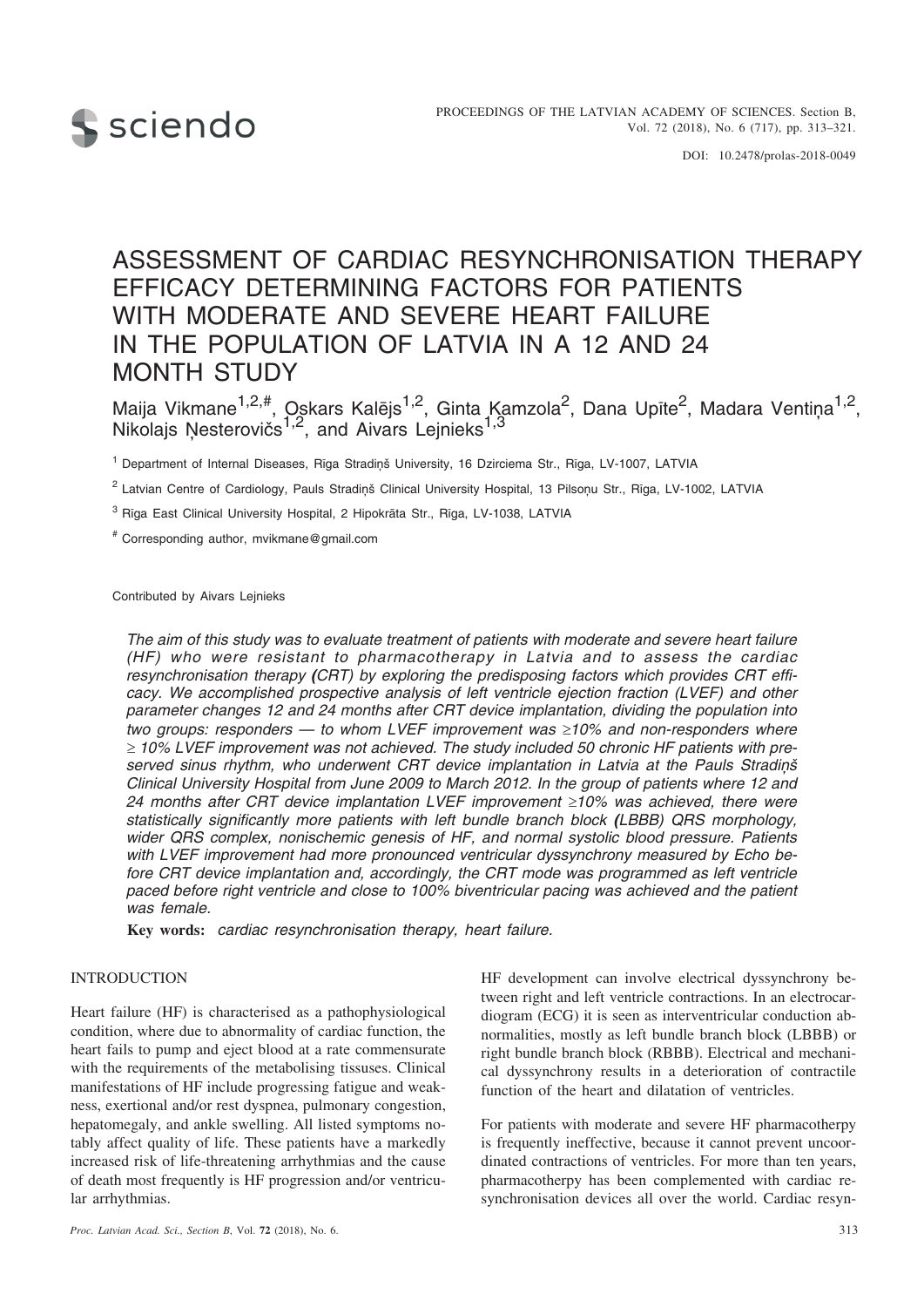chronisation therapy (CRT) restores adequate coordination between atria and ventricles, provides coordinated contraction of both ventricles and prevents cardiac dyssynchrony, which is one of the main reasons for poor prognosis to HF patients.

Selection of HF patients for CRT is based on three criteria — HF functional class according to NYHA (New York Heart Association), QRS complex duration (QRS  $\geq$ 120 ms on ECG) and Echo parameters — left ventricle ejection fraction (LVEF ) < 35% and left ventricle end diastolic diameter (EDD) > 55 mm. Approximately 25–30% of patients with CRT do not reach the expected effect on HF symptom reduction and preventing progression (McMurray *et al*., 2012; Dickstein *et al*., 2008).

CRT has been used for HF patient treatment since 2002. The first implantation of a CRT device in Latvia was performed in 2006 (J. Ansabergs, N. Nesterovics, M. Blumbergs). Over the last years, the patient population with CRT devices in Latvia has been rapidly growing, but the amount of implanted devices is still not sufficient (Fig. 1). Comparison of data from Latvia with data from other European countries shows that we are far from the leaders. On average in Eastern Europe there are 50–150 implantations per 1 million a year, compared to 150–220 CRT device implantations in Western Europe (Vardas *et al*., 2012; Arribas *et al*., 2014). In Latvia there were 56 CRT device implantations performed per 1 million population in 2016.

There have been no prospective or retrospective studies in Latvia to analyse the efficacy of CRT. In randomised multicenter trials the lack of CRT expected effectiveness is associated with improper patient selection, suboptimal location of left ventricle lead, inappropriate choise of medications as well as with unwarranted CRT device programming.

The aim of this study was to evaluate the course of treatment of patients with moderate and severe HF who are resistant to pharmacotherapy in Latvia and to assess factors that are related to CRT efficacy.

## MATERIALS AND METHODS

The study included chronic HF patients with preserved sinus rhythm, who underwent CRT device implantation in Latvia at Pauls Stradinš Clinical University Hospital from June 2009 to March 2012. During the study, evaluation of treatment course of patients with moderate and severe HF resistant to pharmacotherapy was accomplished by examining factors related to CRT efficacy. This clinical, longitudinal, prospective study was approved by the Latvian University Research Institute of Cardiology clinical-physiological research, drug and pharmaceutical clinical research Ethics Committee.

CRT device implantations were performed according to the European Society of Cardiology guidelines for HF therapy (and updates), i.e. for patients with severe HF (NYHA functional class III and ambulatory class IV HF) on optimal



*Fig. 1.* Cardiac resynchronisation device implantations at Pauls Stradinš Clinical University Hospital from 2006 to 2016. CRT-D, cardiac resynchronisation device with defibrilation function; CRT-P, cardiac resynchronisation device without defibrilation function.

pharmacological therapy (OPT), with QRS duration > 120 ms and LVEF  $<$  35% and for patients with moderately severe HF (NYHA functional class II) if patient is on OPT, is in sinus rhythm, with LVEF  $\leq$  35% and QRS duration  $\geq$ 150 ms.

All patients included in the study were in sinus rhythm and for all patients, a CRT device with three leads was implanted — one lead located in the right atrium, one in the right ventricle, and one through the CS was directed to the left ventricle. Consequently, all patients were provided with pacing, both for atrium and ventricles. A Chest X-ray after CRT device implantation is shown in Figure 2.

All patients were on OPT for HF treatment, which included fixed doses of angiotensin-converting enzyme inhibitors (ACEI) or angiotensin receptor blockers (ARB), betablockers (BB) and mineralocorticoid receptor antagonists (MRA).

The criteria of exclusion were permanent atrial fibrillation where restoration and preservation of sinus rhythm was impossible or sinus rhythm was not stable, radiofrequency catheter ablation of the atrioventricular junction due to paroxysmal or persistent atrial fibrillation, death of the patient, transplantation of the heart and application of a ventricular assist device (VAD).

There were 50 patients included and the follow-up visits were arranged 0, 3, 6, 12, and 24 months after CRT device implantation. From the excluded patients one had underwent radiofrequency catheter ablation of the atrioventricular junction (3 months after the inclusion visit) and two patients died during the study (5 and 16 months after the inclusion visit).

A database was created using Microsoft Office Excel. The records contained information about gender and age, the date of the CRT device implantation, HF (NYHA) functional class, 6-minute walking distance, hypertension and smoking, diabetes, dyslipidemia and anemia, body mass in-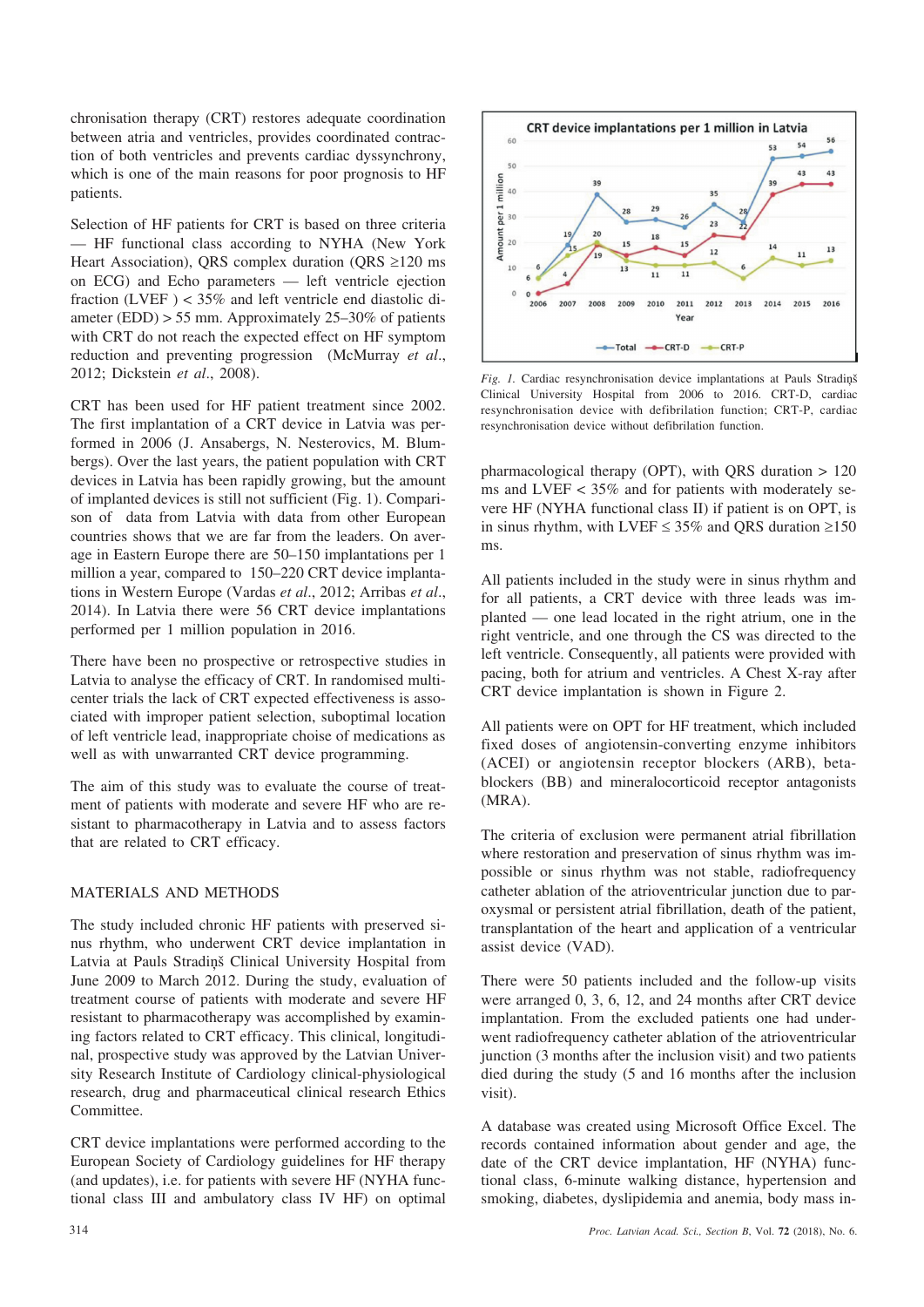Table 1





*Fig. 2*. Chest X-ray after CRT device implantation in anterior-posterior and lateral projections (images from Pauls Stradinš Clinical University Hospital database, CRT implantation was performed by MD Nikolajs Nesterovičs).

dex (BMI), C reactive protein (CRP), glomerular filtration rate (GFR), B-type Natriuretic Peptide (BNP), heart rate, QRS morphology and duration, etiology of HF, location of CS lead (based on X-ray analysis), Echo parameters (EDD, ESD, LAVI, LVEF, MR and interventricular dyssynchrony), pharmacological therapy, and presence of supraventricular and ventricular arrhythmias, and atrioventricular conduction.

The average values of parameters and measurements of the study population before CRT implantation are summarised in Tables 1 and 2. Statistical analysis was made using SPSS (Statistical Package for the Social Sciences for Windows), version 19.0. Generally accepted methods of descriptive statistics were used for characterisation of the population. Quantitative variables were described using mean arithmetic and standard deviation (SD), but in cases when the distribution of data did not complete criteria for normal distribution, the median and the quartiles were used. The

AVERAGE VALUES OF PARAMETERS OF THE STUDY POPULA-TION BEFORE CRT IMPLANTATION

| Males, %                                 | $66.7\%$ ( n = 32)<br>$29.56 \pm 5.0$ |
|------------------------------------------|---------------------------------------|
|                                          |                                       |
| Body mass index, $kg/m2$                 |                                       |
| Diabetes, %                              | 18.8 % ( $n = 9$ )                    |
| GFR $< 60$ ml/min/1.73m2, %              | $47.9$ (n = 23)                       |
| BNP, pg/ml                               | $1274 \pm 151.80$                     |
| NYHA class III / IV, %                   | $85.41(n=41)$                         |
| 6-minute walking distance, m             | $344.65 \pm 123.83$                   |
| History of hypertension, %               | $62.5(n = 30)$                        |
| History of smoking, %                    | $72.9$ (n = 35)                       |
| Hemoglobin, g/dl                         | $13.91 \pm 1.51$                      |
| Nonischemic genesis of cardiomyopathy, % | 43.8 ( $n = 21$ )                     |
| Ischemic genesis of cardiomyopathy, %    | 56.3 ( $n = 27$ )                     |
| LBBB, $%$                                | $77.1 (n = 37)$                       |
| EDD, mm                                  | $69.35 \pm 0.84$                      |
| LVEF, %                                  | $32 \pm 0.73$                         |

CRT, cardiac resynchronisation therapy; GFR, glomerular filtration rate; BNP, B-type Natriuretic Peptide; NYHA, New York Heart Association; LBBB, left bundle branch block; EDD, end diastolic diameter; LVEF, left ventricle ejection fraction

|--|--|--|--|

PHARMACOLOGICAL THERAPY OF STUDY POPULATION BE-FORE CRT IMPLANTATION

| BB(%)                  | 95.8                          |
|------------------------|-------------------------------|
| $ACEUARB$ (%)          | 89.5                          |
| Spironolactone $(\% )$ | 85.4                          |
| Loop diuretics $(\% )$ | 100                           |
| Digoxin $(\% )$        | $\mathfrak{D}_{\mathfrak{p}}$ |
| Ivabradin $(\% )$      | 20.8                          |
| Amiodaron $(\%)$       | 20.8                          |
| Statins $(\% )$        | 72.9                          |
|                        |                               |

BB, beta-blockers; ACEI/ARB, angiotensin-converting enzyme inhibitors/ angiotensin receptor blockers

distribution of data was checked using the Kolmogorov– Smirnov test. Due to the insufficient number of patients (< 30) two independent groups were compared using the Mann–Whitney U-test. In compliance with a generally accepted principle in medical statistics, the level of significance was  $p < 0.05$ .

# RESULTS

All patients underwent CRT device implantation and objective and subjective parameters were measured before and 3, 6, 12, and 24 months after the implantation. The population was divided into two groups (A and B) according to prospective evaluation of LVEF improvement measured by Echo: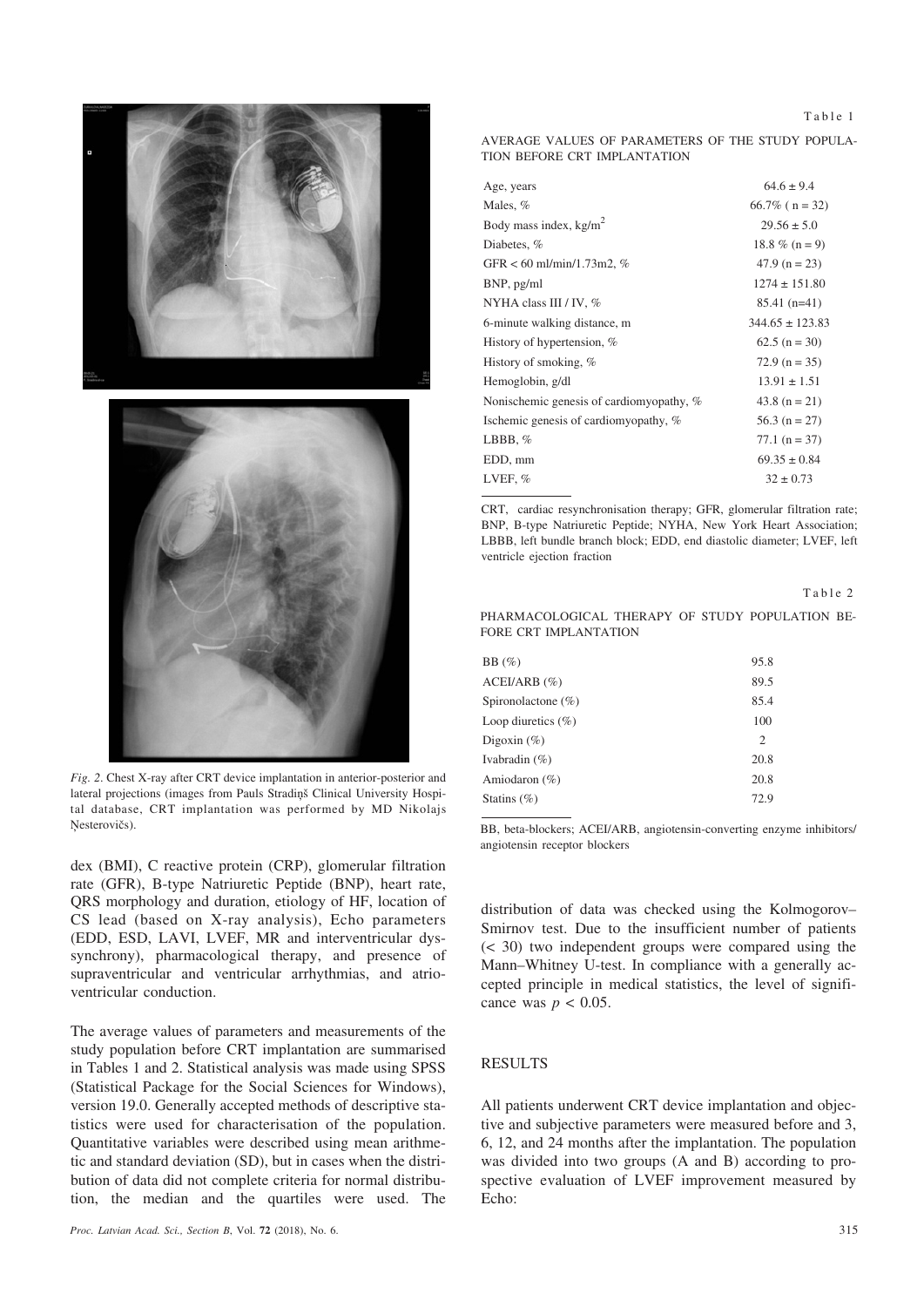Group A (responders) included patients showing improvement of LVEF  $\geq$ 10%, 12 and 24 months after CRT device implantation;

Group B (non-responders) included patients showing improvement of LVEF  $\leq 10\%$ , 12 and 24 months after CRT device implantation.

Significant differences between group A and B patients were tested for 53 parameters: age and gender of patients, HF functional class, 6-minute walking distance, history of hypertension, smoking and diabetes, renal function, haemoglobin, CRP, dyslipidemia, BMI, BNP, heart rate, QRS duration and morphology, Echo parameters (VV dyssynchrony, EDD, ESD, LVEF, LAVI, MR grade), and etiology of HF. According to group of medications used for HF treatment the differences between both groups were summarised and patient answers on questions about quality of life were evaluated. CRT device programming data were used to determine differences in atrioventricular conduction disturbances between groups A and B. Assessment of the incidence of paroxysmal supraventricular and ventricular arrhythmias, presence of ventricular dyssynchrony and percentage of ventricular pacing after CRT implantation was carried out.

Statistically significant differences between groups A and B were found for five of the tested parameters and very significant differences were found for four parameters  $(p =$ 0.05–0.1), 12 months after CRT device implantation. Correlation analysis confirmed that systolic blood pressure, QRS morphology, type of myocardial injury, interventricular (V-V) dyssynchrony, CRT device dyssynchrony mode were associated with clinical benefit. However, strong differences after 12 months were found for history of smoking, total cholesterol, QRS duration and etiology of HF, and it is likely that these parameters were involved in improvement in patients in groups A and B. The results are summarised in Table 3.

Twenty-four months after CRT implantation, statistically significant differences between group A and B were found for eight parameters and strong differences were found for four parameters. Correlation analysis confirmed that clinical benefit is associated with systolic blood pressure, QRS morphology, type of myocardial injury, HF etiology, myocardial revascularisation, interventricular (VV) dyssynchrony, total cholesterol, and CRT device dyssynchrony mode. However, gender of patient, QRS duration, left ventricle end systolic diameter (ESD) and statin therapy may be involved in improvement. The results are summarised in Table 4.

## DISCUSSION

Pharmacotherapy is the main tool for treatment of HF, but there are cases when the contractile function of the heart is restricted and positive effect of the pharmacotherapy cannot be reached. In cases where a contributing factor of HF is electrical dyssynchrony of ventricles and pharmacotherapy does not provide the effect which is expected, CRT can be used as an additional option for treatment of HF. This is the first study conducted in Latvia carried out to gain better understanding of the existing situation by estimating CRT efficacy. The first implantation of a CRT device in Latvia was performed in 2006 and the period of study (2009–2012) occurred during a rising rate of implantations.

Generally, CRT devices are used for patients with preserved sinus rhythm, but 25–35% of HF patients with electrical dyssynchrony have a permanent form of atrial fibrillation (Arribas *et al*., 2014). In contrast to patients in sinus rhythm, this group of patients has atrioventricular dyssynchrony, irregular and often rapid ventricular rate and the development of cardiomyopathy may be associated with fast ventricular rate instead of ventricular dyssynchrony; in addition these patients frequently have more adverse reactions. Therefore, patients with CRT who are in sinus rhythm cannot be compared to patients with CRT in atrial fibrillation. The condition in Latvia is similar: approximately 1/3 of CRT implantations are performed to patients in atrial fibrillation, to whom radiofrequency catheter ablation of the atrioventricular junction is done to provide 100% biventricular pacing and to avoid a fast ventricular rate. In this study only patients in sinus rhythm were included, which restricted the number of patients.

In the currently available literature, no precise definition of positive response to CRT effect is given. For HF patients with NYHA class II, a positive CRT effect often is predicted prolongation of life expectancy, while for HF patients with NYHA class III and IV, positive effects are reduction of severe HF symptoms, improvement of quality of life, reduced hospitalisation rate and even a small clinical improvement due to CR

In earlier studies the selected primary endpoints were set mortality and hopitalisation due to HF decompensation. Significant reduction of mortality was observed in COM-PANION (Bristow *et al.,* 2004) and CARE-HF (Cleland *et al.,* 2005) trials that included HF patients with NYHA class III and IV. But the data from later trials like MADIT-CRT (Zareba *et al.,* 2011) and REVERSE (Daubert *et al.,* 2009), which included patients with mild and moderate HF and where the effect of CRT with ICD function was compared to ICD alone, showed that mortality was very low in both groups. Therefore, mortality is not an applicable criteria for CRT efficacy evaluation for all HF patients, because the group of patients with mild and moderate HF cannot be compared to the group of patients with clinically severe HF. In this study, which was conducted in Latvia, the reduction of mortality could not be estimated, because during the two-year period there were only two deaths and 24 months is not a sufficient time period to estimate mortality reduction. However, reduced hospitalisation was observed in both groups of patients with implanted CRT.

The cardinal clinical symptom of HF is exertional dyspnea. Accordingly, for assessment of CRT efficacy, the patient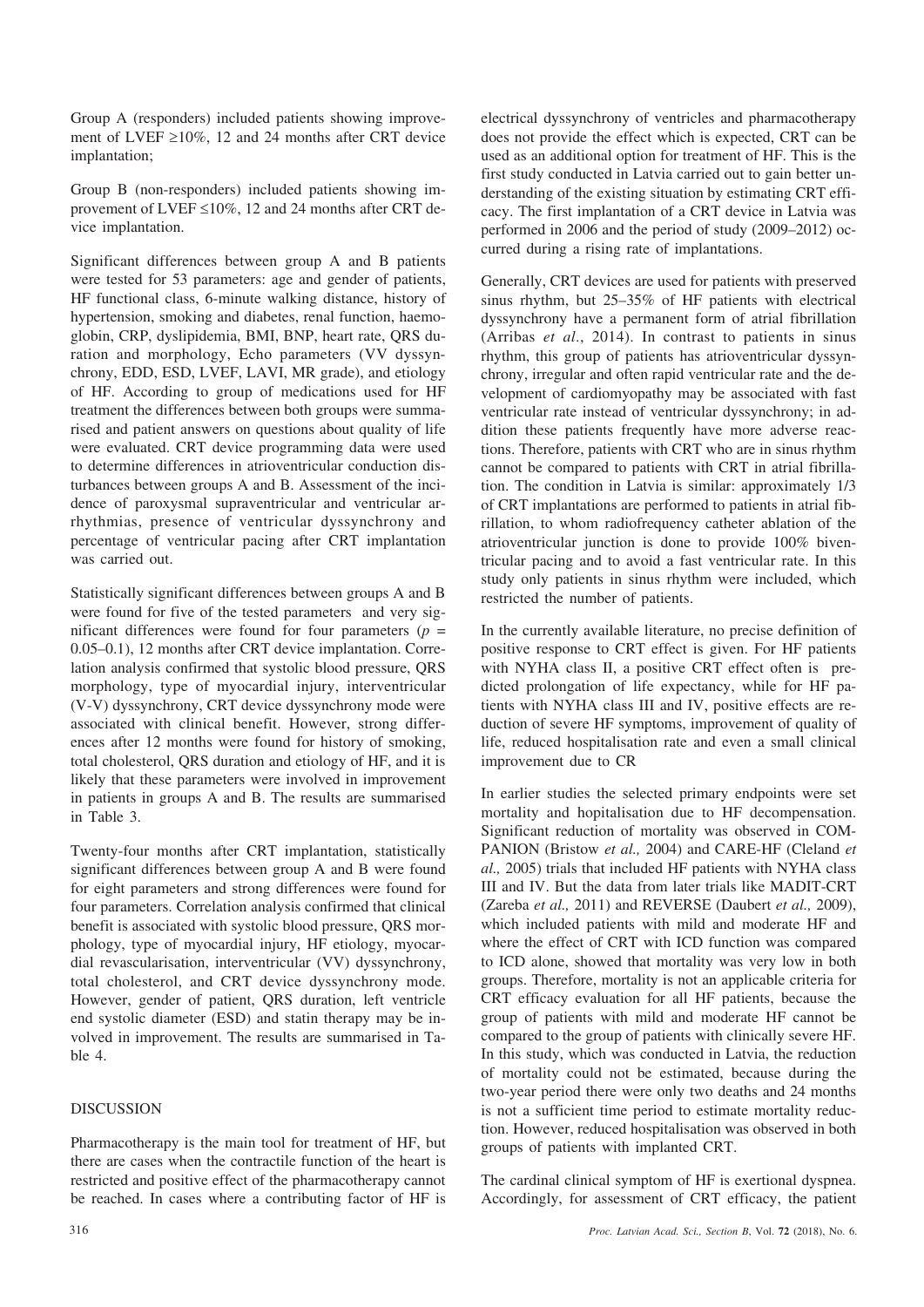SUMMARY OF THE PARAMETERS ANALYSED 12 MONTHS AFTER CRT DEVICE IMPLANTATION

| Parameters                                   | Group A<br>$48.9\%$ ( n = 23)      | Group B<br>$51.1\%$ (n = 24)      | <i>p</i> value |
|----------------------------------------------|------------------------------------|-----------------------------------|----------------|
| Age, years                                   | $64.8 \pm 9.5$                     | $64.4 \pm 9.5$                    | 0.893          |
| Gender                                       |                                    |                                   | 0.181          |
| females $(\% )$<br>males $(\%)$              | $43.5 (n = 10)$<br>$56.5$ (n = 13) | $25(n=6)$<br>$75(n = 18)$         |                |
| HF functional class                          |                                    |                                   | 0.311          |
| NYHA II $(\%)$                               | $13(n=3)$                          | $16(n=4)$                         |                |
| NYHA III (%)                                 | $78.3 (n = 18)$                    | $60 (n = 14)$                     |                |
| NYHA IV $(\%)$                               | $8.7 (n = 2)$                      | $24(n=6)$                         |                |
| 6-minute walking distance,<br>m              | $356.8 \pm 119.6$                  | $333.4 \pm 128.9$                 | 0.642          |
| Systolic blood pressure,<br>mm Hg            | $131.1 \pm 14.5$                   | $119.8 \pm 15.8$                  | 0.015          |
| History of hypertension, %                   | $69.6$ (n = 16)                    | $56(n = 14)$                      | 0.332          |
| History of smoking, %                        | $60.9$ (n = 14)                    | $84.0 (n = 21)$                   | 0.072          |
| Diabetes, %                                  | $26.1 (n = 6)$                     | $12.0 (n = 3)$                    | 0.279          |
| BMI, $\text{kg/m}^2$                         | $29.91 (\pm 4.7)$                  | $29.24 (\pm 5.3)$                 | 0.583          |
| CRP, mg/l                                    | 4.13 $(\pm 5.5)$                   | $4.0$ ( $\pm 4.1$ )               | 0.722          |
| Reduced GFR, %                               | 39.1 $(n = 9)$                     | $56.0 (n = 14)$                   | 0.243          |
| BNP, pg/ml                                   | $1172.6 (\pm 723.0)$               | $1367(\pm 1291.4)$                | 0.869          |
| Hemoglobin, g/l                              | $13.84 \pm 1.82$                   | $13.81 \pm 1.35$                  | 0.439          |
| Total cholesterol, mmol/l                    | $5.03 \pm 1.32$                    | $4.32 \pm 1.4$                    | 0.055          |
| Statin therapy, %                            | $69.6$ (n = 16)                    | $76.0 (n = 19)$                   | 0.616          |
| Heart rate, x/min                            | 72.81 (±11.27)                     | $70.50 (\pm 8.90)$                | 0.385          |
| QRS morphology:                              |                                    |                                   | 0.025          |
| LBBB, $%$                                    | $91.3(n = 21)$                     | $64.0 (n = 16)$                   |                |
| non-LBBB, %                                  | $8.7(n = 2)$                       | $36.0 (n = 9)$                    |                |
| QRS duration, ms                             | $176.17 \ (\pm 21.05)$             | 163.44 (±22.54)                   | 0.071          |
| Etiology of heart failure:<br>ischemic, %    | $43.5 (n = 10)$                    | 68 ( $n = 17$ )                   | 0.087          |
| nonischemic, %                               | 56.5 $(n = 13)$                    | 32.0 $(n = 8)$                    |                |
| Myocardial injury:                           |                                    |                                   | 0.036          |
| scar of LV after<br>myocardial infarction, % | $30.4 (n = 7)$                     | $64.0 (n = 16)$                   |                |
| no scars or diffuse                          |                                    |                                   |                |
| hypokinesia, %                               | 69.6 ( $n = 16$ )                  | $36.0 (n = 9)$                    |                |
| Revascularisation                            |                                    |                                   | 0.492          |
| is done, %<br>not done, %                    | $47.8$ (n = 11)<br>52.2(12)        | 62.5(15)<br>37.5(9)               |                |
| Position of CS lead:                         |                                    |                                   | 0.366          |
| lateral, posterolateral, pos-                |                                    |                                   |                |
| terior wall, %<br>anterolateral wall, %      | $100(n = 23)$<br>$0.0 (n = 0)$     | 88.0 $(n = 23)$<br>12.0 $(n = 3)$ |                |
| Echo parameters:                             |                                    |                                   |                |
| EDD, mm                                      | $69.96 \pm 5.41$                   | $68.80 \pm 6.28$                  | 0.678          |
| ESS, mm                                      | $57.16 \pm 7.52$                   | $57.1 \pm 7.28$                   | 0.432          |
| interventricular<br>dyssynchrony, ms         | $50.04 \pm 22.23$                  | $34.42 \pm 18.18$                 | 0.014<br>0.273 |
| LAVI, ml/ $m2$                               | $51.43 \pm 12.31$                  | $48.84 \pm 14.58$                 | 0.461          |
| LVEF, $%$                                    | $24.48 \pm 5.03$                   | $25.02 \pm 5.06$                  |                |
| CRT dyssynchrony<br>LVąRV, %                 | $65.2 (n = 15)$                    | $36.0 (n = 9)$                    | 0.043          |
| BiVV& RVąLV, %                               | $34.8 (n = 8)$                     | $64.0 (n = 16)$                   |                |

CRP, C reactive protein; LV, left ventricle; LAVI, left atrial volume index

SUMMARY OF THE PARAMETERS ANALYSED 24 MONTHS AFTER CRT DEVICE IMPLANTATION

| Parameter                                                                                                   | Group A<br>$56.25\%$ (n = 27)                       | Group B<br>43.75% ( $n = 22$ )                     | $p$ value |
|-------------------------------------------------------------------------------------------------------------|-----------------------------------------------------|----------------------------------------------------|-----------|
| Age, years                                                                                                  | $63.4 \pm 9.8$                                      | $66.5 \pm 8.7$                                     | 0.256     |
| Gender<br>females, %<br>males, %                                                                            | 44.4 ( $n = 12$ )<br>55.6 ( $n = 15$ )              | 19.0 ( $n = 4$ )<br>$81.0 (n = 17)$                | 0.064     |
| HF functional class<br>NYHA II, %<br>NYHA III. %<br>NYHA IV, %                                              | $11.1 (n = 3)$<br>$77.8$ (n = 21)<br>11.1 $(n = 3)$ | $18.2 (n = 4)$<br>59.1 ( $n = 13$ )<br>$22.7(n=5)$ | 0.361     |
| 6-minute walking distance,<br>m                                                                             | $354.0 \pm 113.1$                                   | $332.0 \pm 136.0$                                  | 0.594     |
| Systolic blood pressure,<br>mm Hg                                                                           | $131.8 \pm 14.7$                                    | $117.5 \pm 14.1$                                   | 0.002     |
| History of hypertension, %                                                                                  | $66.7$ (n = 18)                                     | $33.3(n=9)$                                        | 0.584     |
| History of smoking, %                                                                                       | $63.0 (n = 17)$                                     | $81.8$ (n = 18)                                    | 0.146     |
| Diabetes, %                                                                                                 | $22.2(n=6)$                                         | $18.2 (n = 4)$                                     | 1.00      |
| BMI, $\text{kg/m}^2$                                                                                        | $29.6 (\pm 5.2)$                                    | $29.43 \ (\pm 4.8)$                                | 0.950     |
| CRP, mg/l                                                                                                   | $4.4 (\pm 5.9)$                                     | $5.0 \ (\pm 7.6)$                                  | 0.737     |
| Reduced GFR, %                                                                                              | $40.7$ (n = 11)                                     | 54.5 ( $n = 12$ )                                  | 0.336     |
| BNP, pg/ml                                                                                                  | $1249.0 (\pm 151.2)$                                | $1293.2 \ (\pm 153.2)$                             | 0.833     |
| Hemoglobin, g/l                                                                                             | $14.16 \pm 1.76$                                    | $13.68 \pm 1.23$                                   | 0.687     |
| Total cholesterol, mmol/l                                                                                   | $4.98(\pm 1.28)$                                    | $4.16(\pm 1.08)$                                   | 0.020     |
| Statin therapy, %                                                                                           | $63.0 (n = 17)$                                     | $86.4 (n = 19)$                                    | 0.065     |
| Heart rate, x/min                                                                                           | 72.48 (±10.59)                                      | $70.76 \ (\pm 10.08)$                              | 0.468     |
| QRS morphology:<br>LBBB, %<br>non-LBBB, %                                                                   | $96.3$ (n = 26)<br>$3.7 (n = 1)$                    | 54.5 ( $n = 12$ )<br>$45.5 (n = 10)$               | 0.001     |
| QRS duration, ms                                                                                            | $175.15 \ (\pm 20.29)$                              | $162.82(\pm 23.25)$                                | 0.099     |
| Etiology of heart failure:<br>ischemic, %<br>nonischemic. %                                                 | 40.7 $(n = 11)$<br>59.3 (n = 16)                    | $77.3(n = 17)$<br>$22.7(n=5)$                      | 0.001     |
| Myocardial injury:<br>scar of LV after myocardial<br>infarction, %<br>no scars or diffuse<br>hypokinesia, % | $29.9 (n = 7)$<br>74.1 ( $n = 20$ )                 | $77.3$ (n = 17)<br>$22.7$ (n= 5)                   | 0.001     |
| Revascularisation<br>is done, %<br>not done, %                                                              | $40.7$ (n = 11)<br>59.3 (16)                        | $76.2$ (n = 16)<br>23.8(5)                         | 0.014     |
| Position of CS lead:<br>lateral, posterolateral,<br>posterior wall, %                                       | $96.3$ ( n = 26)                                    | $90.9 (n = 20)$                                    | 0.859     |
| anterolateral wall, %                                                                                       | $3.7 (n = 1)$                                       | $9.1 (n = 2)$                                      |           |

can evaluate reduction of exertional dyspnea and weakness. Clinical trials have established that CRT reduces symptoms only to patients with severe heart failure; furthermore, the REVERSE (Daubert *et al.,* 2009) trial confirmed that there was no improvement of symptoms to NYHA I and II class HF patients. Consequently, in estimation of isolated clinical symptoms there are approximately 20–30% non-responders among NYHA class III and IV HF patients, but among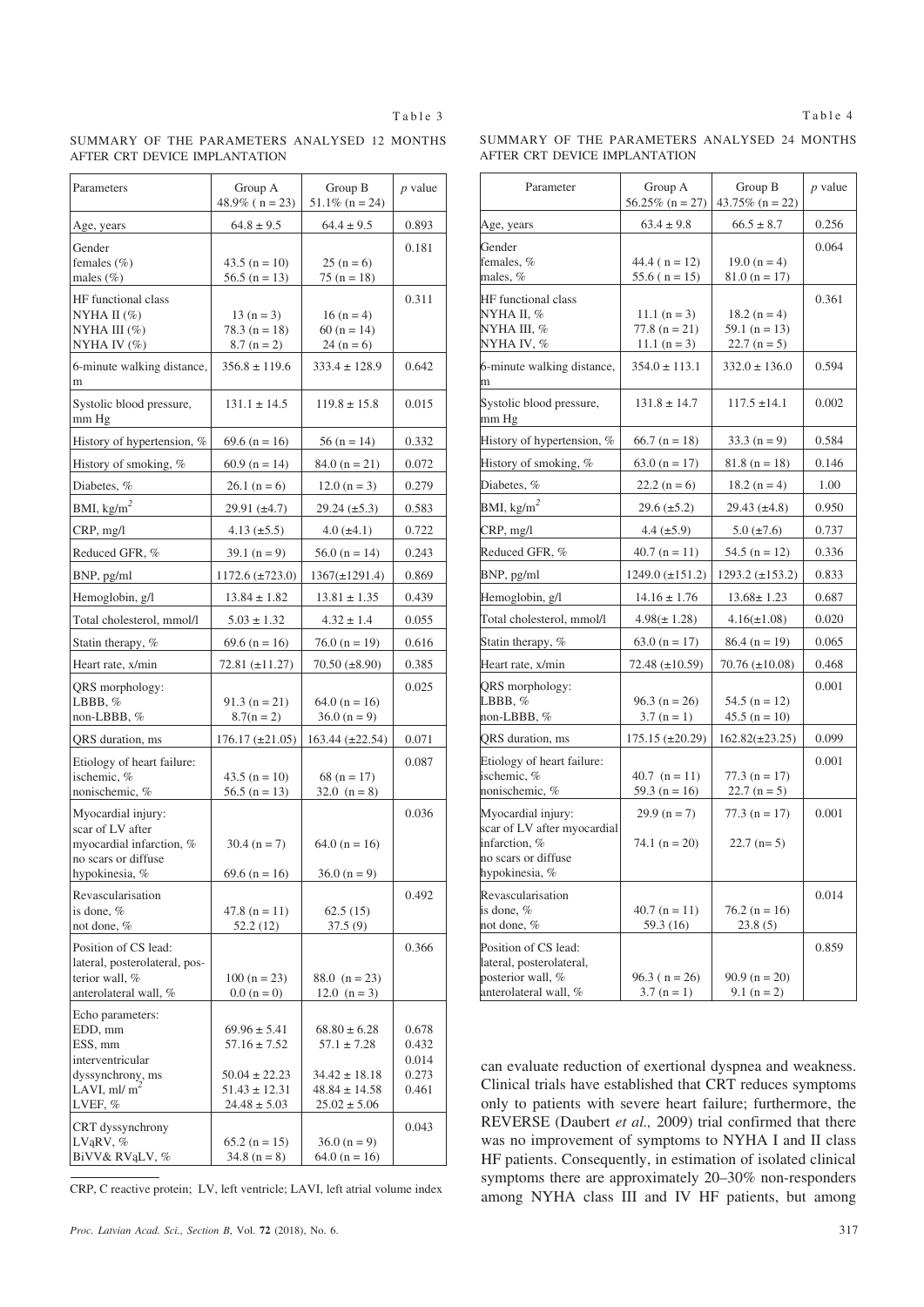NYHA class I and II there would almost zero non-responders.

In multiple trials as the most significant criteria of CRT efficacy is considered to be changes of LVEF (Daubert *et al.,* 2009; Zareba *et al.,* 2011; Yu *et al.,* 2005). It has been established that reduction of left ventricle volume and increase of LVEF are correlated with reduction of clinical symptoms and mortality in the CRT group. For patients with 10% left ventricle end-systolic volume reduction after CRT device implantation three-year survival reaches 90% compared to 50% patients who do not achieve 10% left ventricle end-systolic volume reduction (Yu *et al.,* 2005).

In our study 48.9% patients achieved  $\geq 10\%$  of LVEF improvement in 12 months. But during the 24-month period, the results were 56.25%. It can be assumed that only slightly more than a half of the patients achieves Echo positive improvement of HF, but the study showed that the effect of CRT depends not only on LVEF and positive remodelation of the left ventricle. Improvement of subjective symptoms, improvement of NYHA class, reduction of hospitalisation rate and delay of development of arrhythmias was also often achieved in the group of patients where LVEF improvement was 5–10%.

A statistically significant difference between groups A and B was found for systolic blood pressure (SBP). Correlation analysis showed that change in SBP is associated with improvement in both groups. The study also confirmed that SBP was lower in the group of non-responders. It can be concluded that lowering SBP 120 mmHg is not recommended, but this is hard to achieve because optimal pharmacotherapy includes several antihypertensive medications (ACEI/ ARB, BB, diuretics) and patients with severe HF already are hypotensive. Moreover, profound hypotension may lead to hypoperfusion of organs and cause decrease of CRT efficacy.

At the beginnig of the CRT "era", one of the leading criteria of CRT efficacy was considered to be QRS duration, but currently, QRS morphology also is analysed as an efficacy contributing factor.

In the largest CRT trial MADIT-CRT  $(n = 1820)$  where HF patients in NYHA class I and II were included (Moss *et al.,* 2009; Zareba *et al.,* 2011), reduction of mortality and hospitalisation in a CRT-D group was compared to an ICD group. It was estimated that reduction of relative risk in the CRT group was  $34\%$  ( $p < 0.001$ ), compared to  $57\%$  ( $p <$ 0.001) in a subgroup that consisted of patients with LBBB. In the more notable MADIT-CRT report, which determined CRT long-term efficacy, seven-year data analysis of patients showed moderate clinical symptoms and significantly reduced systolic function of the left vetricle (published in 2014). In the group with CRT and LBBB, mortality was 18% in comparison to 29% ( $p = 0.002$ ) in the ICD group. This suggests that nine patients should be treated with CRT-D to save one life in a seven-year period (Goldenberg *et al.,* 2014).

In our study comparative analysis 24 months after CRT implantation, LBBB was shown in 96.3% ( $n = 26$ ) of group A and  $54.5\%$  (n = 12) of group B patients. There was a moderate correlation between improvement and QRS morphology  $(r<sub>s</sub> = 0.498, p < 0.001)$  and in a longer the period there was more pronounced improvement for patients with LBBB.

LBBB is determinative criteria for CRT efficacy. This could be explained with more pronounced negative remodelation of left ventricle in patients of this group causing greater improvement due to CRT, as shown in international studies and in the present study. Studies also have established less improvement of NYHA class for patients with RBBB (Leong *et al*., 2012), which may be associated with inferior CRT efficacy.

In most trials where etiological factors of HF are explored, patients are divided into two large groups — a group of patients with ischemic genesis of HF to whom the underlying cause of HF is CAD and a group of patients with nonischemic genesis of HF to whom cause of dilated cardiomyopathy is not related to CAD. Clinical efficacy of CRT in both groups was evaluated in a subanalysis of the MA-DIT — CRT trial (Barsheshet *et al*., 2011; Zareba *et al*., 2011). There were 1046 patients with ischemic cardiomyopathy and 774 patients with nonischemic cardiomyopathy included in analysis; the follow-up was 2.4 years. Patients with ischemic cardiomyopathy achieved  $34\%$  ( $p < 0.001$ ) reduction of mortality and HF decompensation by comparison of a CRT — D group to an ICD group, but patients with nonischemic cardiomyopathy achieved 44% (*p* < 0.002) reduction of mortality and HF decompensation in the CRT — D group, compared to the ICD group.

In our study patients were also divided by etiological factor of HF.

The percentage of patients with ischemic and nonischemic cardiomyopathy in our study was  $56.3\%$  (n = 27) and  $43.8\%$  $(n = 21)$ , respectively. Differences between groups A and B were observed already after 12 months, but the most evident differences were observed after 24 months, in group A 40.7% (n = 11) of patients and in group B 77.3% (n = 17) of patients had ischemic cardiomyopathy, however, percentage of nonischemic cardiomyopathy in group A and B was 59.3% (n = 16) and 22.7% (n = 5), respectively ( $p = 0.01$ ). Multicenter trials and also this study established that patients with nonischemic genesis of HF gain more benefit from CRT when compared to patients with ischemic genesis of HF. This can explained by the anatomical structure of the left ventricle. After myocardial infarction hypokinetic and akinetic scars are involved in the development of HF and maintain the progression of HF, but in patients with nonischemic genesis of HF ventricles are diffusely enlarged and better comply with pacing and, therefore, even conduction of impulse can be provided.

Patients were divided into groups based on evaluation of echocardiographic localisation of myocardial injury. One group included patients with echocardiographically identi-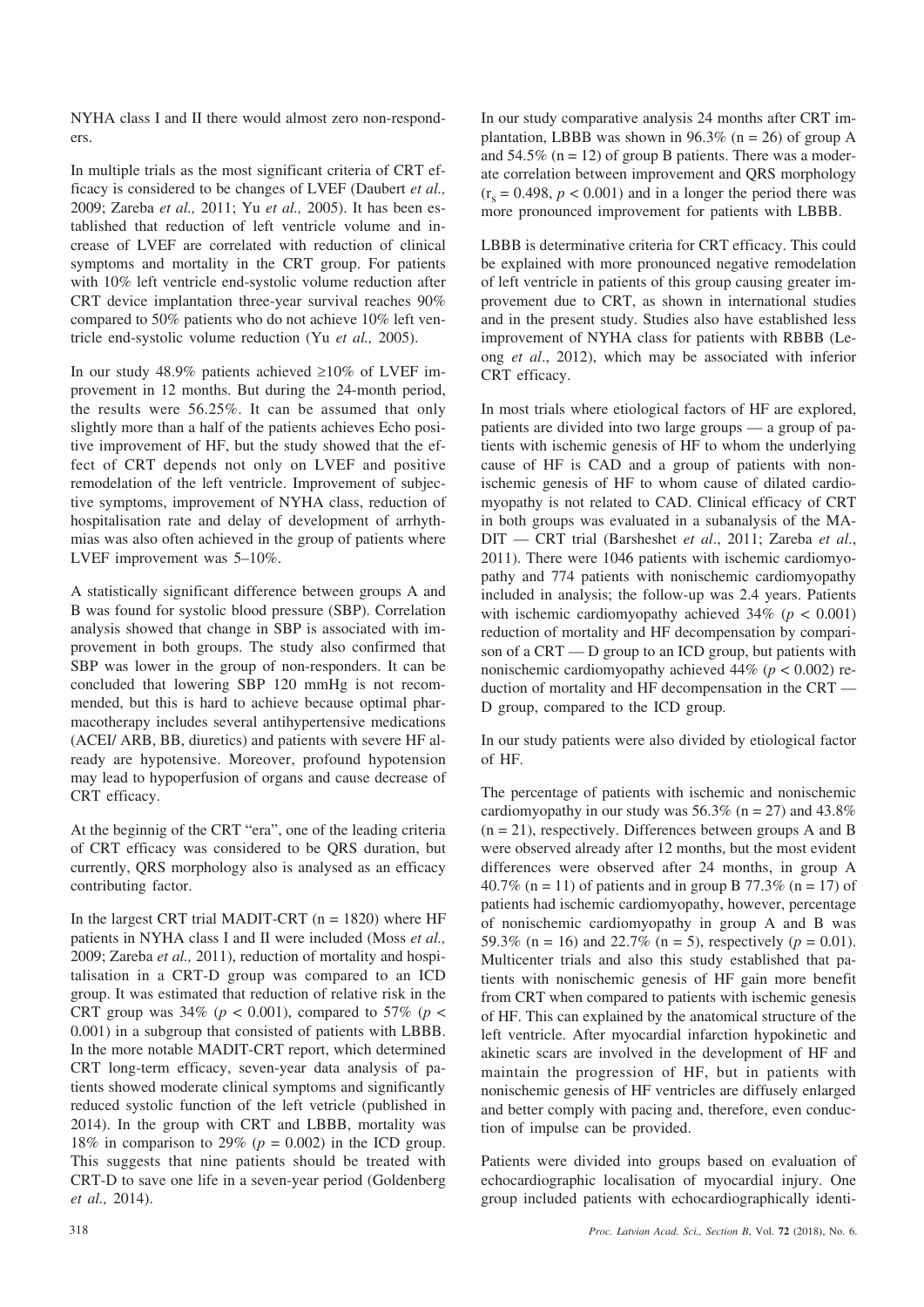fied scars in one of the walls of left ventricle and the second group included patients to whom local scars were not found or diffuse hypokinesia was identified, which usually indicates nonischemic genesis of HF. Twenty-four months after CRT implantation in group A 29.9% ( $n = 7$ ) of patients had myocardial scar and  $74.1\%$  (n = 20) had diffuse hypokinesia. However, in group B  $77.3\%$  (n = 17) of patients had localised injury of left ventricle and only  $22.7\%$  (n = 5) of patients had diffuse hypokinesia ( $p < 0.001$ ). This indicates that patients with ischemic genesis of HF are less favourable candidates for high efficacy of CRT.

In our study we also analysed the revascularisation of myocardium, if it was performed before CRT device implantation. In group A 24 months after CRT implantation 40.7%  $(n = 11)$  of patients had underwent revascularisation, However, in group B there were  $76.2\%$  (n = 16) revascularised patients  $(p = 0.014)$ . This also confirms that patients with ischemic genesis of cardiomyopathy are more likely to be nonresponders.

CRT is an effective method of treatment for HF patients with widened QRS complex. Studies and meta-analyses show that patients with significantly widened QRS complex gain the greatest benefit from CRT (Sipahi *et al*., 2011; Stavrakis *et al*., 2012). In our study the analysis of QRS duration before CRT implantation showed a statistically strong difference  $(p = 0.099)$  between group A and B 24 months after implantation. A wider QRS complex before CRT device implantation was associated with better effect of CRT.

In most CRT studies females are in the minority (24% of CRT candidates in European population); therefore, it may be concluded that in the general population the proportion of males with severe systolic dysfunction and wide QRS complex is greater (Zabarovskaja *et al*., 2012; Yi-Zhou *et al*., 2012). However, several studies that included patients with moderate and severe HF, reduced LVEF and wide QRS showed less improvement in mortality and hospitalisations after CRT implantation for males when compared to females (Yi-Zhou *et al*., 2012). In our study of 50 patients, 17 were females and 33 were males. In group A 24 months after CRT implantation, 55.6% (n = 15) of patients were males and  $44.4\%$  (n = 12) were females ( $p = 0.064$ ). Correlation analysis showed a weak correlation between gender and improvement, but statistical significance was not achieved  $(r_s = -0.267, p = 0.064)$  due to the small number of patients. It is likely that a study with a greater number of patients would show that females are better candidates for CRT.

In our study 56.2% of patients had ischemic genesis of HF; therefore, one of the parameters evaluated was total cholesterol (TC) levels. In group A, 24 months after CRT device implantation, TC was  $4.98$  ( $\pm 1.28$ ) mmol/l, compared to 4.16 ( $\pm$ 1.08) mol/l ( $r_s$  = -0.335, p = 0.020) in group B. It should be noted that the lower TC level in group B could be explained by a greater proportion of patients with ischemic genesis of HF, as patients with CAD were prescribed group medications for correction of dyslipidemia more often.

In group A, 24 months after CRT device implantation, 63.0% ( $n = 17$ ) of patients were using statins, compared to 86.4% ( $n = 19$ ) ( $p = 0.065$ ) in group B. The explanation of such results could be similar to that given above.

It has been established that reduction of left ventricle volume and increase of LVEF is correlated with reduction of clinical symptoms and mortality in patients with CRT (Brignole *et al*., 2013). In our study, change of left ventricle end-systolic diameter (ESD) and end-diastolic diameter (EDD) were followed throughout the course of research. The difference in left ventricle ESD between group A and B 24 months after CRT implantation was slightly below the level of statistical significance ( $p = 0.064$ ). However, after 24 months, a significant difference between group A and B was observed in V-V dyssynchrony: 51.37 (±19.45) ms in group A and 29.14 ( $\pm$ 17.41) ms ( $p < 0.001$ ) in group B. There was a weak correlation ( $rs = -0.361$ ,  $p = 0.013$ ) between V-V dyssynchrony and improvement. Consequently, the data showed that better the effect of CRT may be expected with more pronounced V-V dyssynchrony before the CRT implantation.

Two groups with different dyssynchrony prevention modes were analysed. The first group included patients to whom left ventricle was paced before the right ventricle  $(LV \rightarrow$ RV) and the second group included patients with other possible modes — synchronous pacing of both ventricles and right ventricle pacing before left ventricle (BiVV& RV $\rightarrow$ LV). In both groups (A and B) a significant difference ( $p =$ 0.042) was observed in CRT dyssynchrony after 24 months between  $LV\rightarrow RV$  group and combined BiVV&  $RV \rightarrow LV$ group. Twenty-four months data analysis showed that in group A there were more patients with  $LV \rightarrow RV$  pacing mode (65.2% (n = 15) and 63.0% (n = 17), respectively). Accordingly, patients with LBBB, where CRT mode is  $LV \rightarrow RV$ , can be considered as better candidates for effective CRT if compared to BiVV&  $RV \rightarrow LV$ .

### **CONCLUSIONS**

The study showed that better effect of CRT may be expected in HF patients who have LBBB QRS morphology, wider QRS complex, nonischemic genesis of HF, normosystolic blood pressure, left ventricular lead positioned in lateral or posterolateral CS vein, severe ventricular dyssynchrony and CRT mode which provides left ventricle pacing before right ventricle and near 100% biventricular pacing, and for female patients.

#### **REFERENCES**

Arribas, F., Auricchio, A., Boriani, G., Brugada, J.,Deharo, J. C, Hindriks, G., Kuck, K. H., Merino, J. L., Vardas, P., Wolpert, C., Zeppenfeld, K. (2014). Statistics on the use of cardiac electronic devices and electrophysiological procedures in 55 ESC countries: 2013 report from the European Heart Rhythm Association (EHRA). *Europace*, **16** (suppl 1), i1–i78.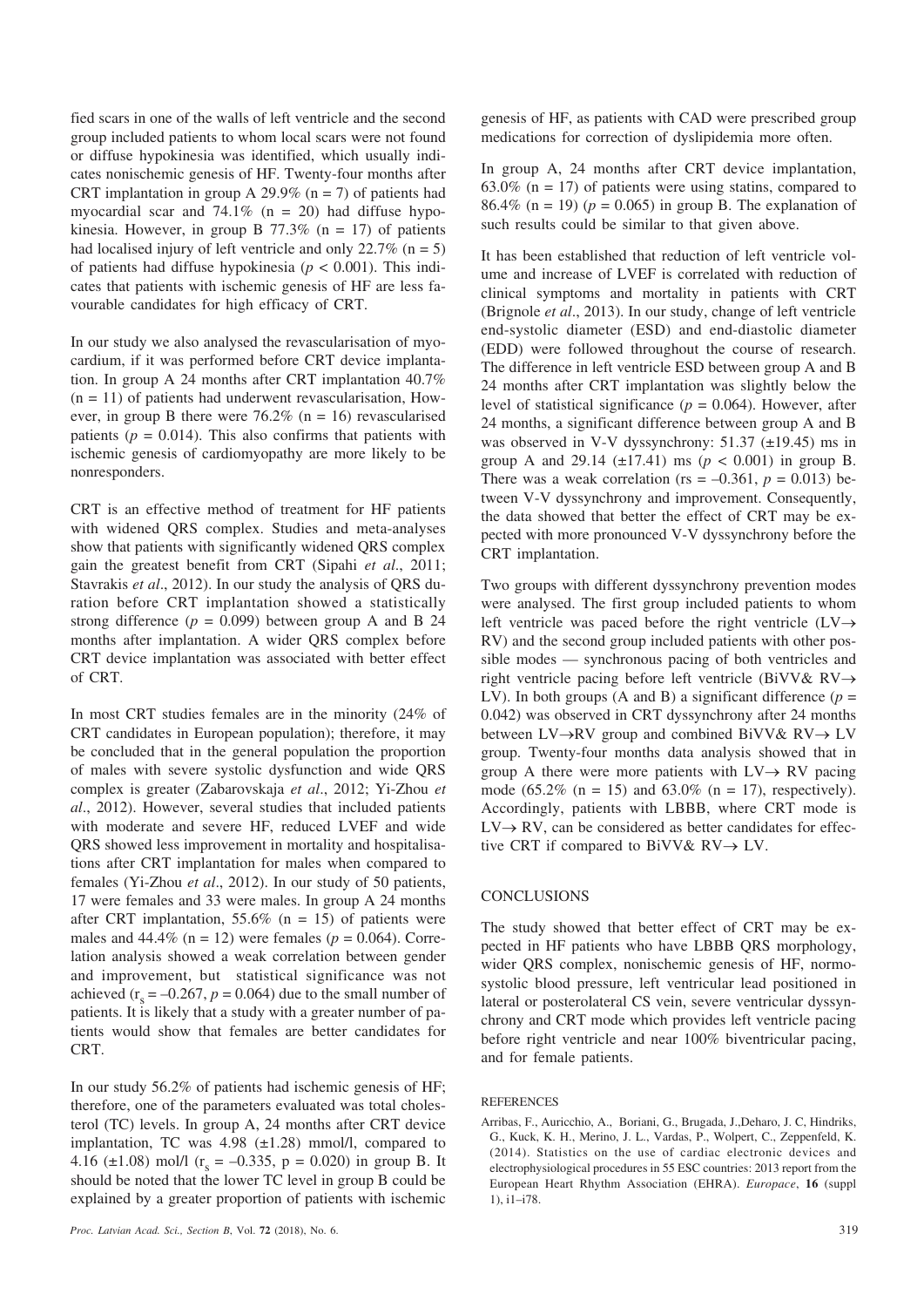- Auricchio, A., Prinzen, F. (2011). Non-responders to cardiac resynchronization therapy. The magnitude of the problem and the issues. *Circulation*, **75**, 521–527.
- Barsheshet, A., Goldenberg, I., Moss, A. J., Eldar, M., Huang, D. T., McNitt, S., Klein, H. U., Hall, W. J., Brown, M. W., Goldberger, J. J., Goldstein, R. E., Schuger, C., Zareba, W., Daubert, J. P. (2011). Response to preventive cardiac resynchronization therapy in patients with ischaemic and nonischaemic cardiomyopathy in MADIT-CRT. *Eur. Heart J*., **32**, 1622–1630.
- Brignole, M., Auricchio, A., Baron-Esquivias, G., Bordachar, P., Boriani, G, Breithardt, O. A., Cleland, J., Deharo, J. C, Delgado, V., Elliott, P. M., Gorenek, B., Israel, C. W., Leclercq, C., Linde, C., Mont, L., Padeletti, L., Sutton, R., Vardas, P. E. (2013). 2013 ESC Guidelines on cardiac pacing and cardiacresynchronization therapy. The Task Force on cardiac pacing and resynchronization therapy of the European Society of Cardiology (ESC). Developed in collaboration with the European Heart Rhythm Association (EHRA). *Eur. Heart J*., **34**, 2281–2329.
- Bristow, M. R., Saxon, L. A., Boehmer, J., Krueger, S., Kass, D. A., De Marco, T., Carson, P., DiCarlo, L., DeMets, D., White, B. G., DeVries, D. W., Feldman, A. M. (2004). Cardiac resynchronization therapy with or without an implantable defibrillator in advanced chronic heart failure. *New Engl. J. Med.*, **350**, 2140–2150.
- Cleland, J. G. F., Daubert, J.-C., Erdmann, E., Freemantle, N., Gras, D., Kappenberger, L., Tavazzi, L. (2005). The effect of cardiac resynchronization on morbidity and mortality in heart failure. *New Engl. J. Med*., **352**, 1539–1549.
- Daubert, C., Gold, M. R., Abraham, W. T., Ghio, S., Hassager, C., Goode, G., Szili-Török, T., Linde, C. (2009). Prevention of disease progression by cardiac resynchronization therapy in patients with asymptomatic or mildly symptomatic left ventricular dysfunction: Insights from the European cohort of the REVERSE (Resynchronization Reverses Remodeling in Systolic Left Ventricular Dysfunction) trial. *J. Amer. Coll. Cardiol*., **54**, 1837–1846.
- Daubert, J. C., Saxon, L., Adamson, P.B., Auricchio, A., Berger, R. D., Beshai, J. F., Breithard, O., Brignole, M., Cleland, J., DeLurgio, D. B., Dickstein, K., Exner, D. V., Gold, M., Grimm, R. A., Hayes, D. L., Israel, C., Leclercq, C., Linde, C., Lindenfeld, J., Merkely, B., Mont, L., Murgatroyd, F., Prinzen, F., Saba, S. F., Shinbane, J. S., Singh, J., Tang, A. S., Vardas, P. E., Wilkoff, B. L., Zamorano, J. L,, Anand, I., Blomström-Lundqvist, C., Boehmer, J. P., Calkins, H., Cazeau, S., Delgado, V., Estes, N. A., Haines, D., Kusumoto, F., Leyva, P., Ruschitzka, F., Stevenson, L. W., Torp-Pedersen, C. T. (2012). 2012 EHRA/HRS expert consensus statement on cardiac resynchronization therapy in heart failure: Implant and follow-up recommendations and management. *Europace*, **14** (9), 1236–1286.
- Dickstein, K, Cohen-Solal, A, Filippatos, G, McMurray, J.J, Ponikowski, P., Poole-Wilson, P. A., Strömberg, A., van Veldhuisen, D. J., Atar, D., Hoes, A. W., Keren, A., Mebazaa, A., Nieminen, M., Priori, S. G., Swedberg, K. (2008). ESC Committee for Practice Guidelines (CPG). ESC Guidelines for the diagnosis and treatment of acute and chronic heart failure 2008: The Task Force for the Diagnosis and Treatment of Acute and Chronic Heart Failure 2008 of the European Society of Cardiology. Developed in collaboration with the Heart Failure Association of the ESC (HFA) and endorsed by the European Society of Intensive Care Medicine (ESICM). *Eur. Heart J*., **29** (19), 2388–2442.

Received 3 January 2018 Accepted in the final form 6 June 2018

- Goldenberg, I., Kutyifa, V., Klein, H. U., Cannom, D. S., et al. (2014). Survival with cardiac-resynchronization therapy in mild heart failure. *New Engl. J. Med.,* 370, 1694–1701.
- Leong, D. P., Höke, U., Delgado, V., Auger, A., Thijssen, J. van Erven, L., Bax, J. J., Schalij, M. J., Marsan, N. A. (2012). Predictors of long-term benefit of cardiac resynchronization therapy in patients with right bundle branch block. *Eur. Heart J*., **33** (15), 1934–1941.
- McMurray, J. J. V., Adamopoulos, S., Anker, S. D., Auricchio, A., et al. (2012). ESC Guidelines for the diagnosis and treatment of acute and chronic heart failure 2012. The Task Force for the Diagnosis and Treatment of Acute and Chronic Heart Failure 2012 of the European Society of Cardiology. Developed in collaboration with the Heart Failure Association (HFA) of the ESC. *Eur. Heart J.,* doi:10.1093/eurheartj/ehs104.
- Moss, A. J., Hall, W. J., Cannom, D. S., Klein, H., Brown, M. W., Daubert, J. P., Estes, N. A. 3rd, Foster, E., Greenberg, H., Higgins, S. L., Pfeffer, M. A., Solomon, S. D., Wilber, D., Zareba, W. (2009). Cardiac-resynchronization therapy for the prevention of heart-failure events. *New Engl. J. Med*., **361**, 1329–1338.
- Sipahi, I., Carrigan, T. P., Rowland, D.Y., Stambler, B. S., Fang, J. C. (2011). Impact of QRS duration on clinical event reduction with cardiac resynchronization therapy: Meta-analysis of randomized controlled trials. *Arch. Intern. Med*., **171**, 1454–1462.
- Singh, J. P., Klein, H. U., Huang, D. T., Reek, S., Kuniss, M., Quesada, A., Barsheshet, A., Cannom, D., Goldenberg, I., McNitt, S., Daubert, J. P., Zareba, W., Moss, A. J. (2011). Left ventricular lead position and clinical outcome in the multicenter automatic defibrillator implantation trial-cardiac resynchronization therapy (MADIT-CRT) trial. *Circulation*, **123**, 1159–1166.
- Stavrakis, S., Lazzara, R., Thadani, U. (2012). The benefit of cardiac resynchronization therapy and QRS duration: A meta-analysis. *J. Cardiovasc. Electrophysiol*., 23, 163–168.

Vardas, P., Auricchio, A., Merino, J. L. (2012). The EHRA White Book 2011. The Current Status of Cardiac Electrophysiology in ESC Member Countries. Available from: https://www.escardio.org/static\_file/Escardio/Subspecialty/EHRA/Publications/Documents/EHRA%20White%20Book%202011.pdf (accessed

Yi-Zhou, X., Friedman, P.A., Webster, T., Brooke, K., Hodge, D. O., Wiste, H. J., Hua, W., Zhang, S., Hayes, D. L., Cha, Y. M. (2012). Cardiac resynchronization therapy: Do women benefit more than men? *J. Cardiovasc. Electrophysiol*., **23** (2), 172–178.

15.11.2018).

- Yu, C.M., Bleeker, G. B., Fung, J. W., Schalij, M. J., Zhang, Q., Van der Wall, E. E., Chan, Y. S., Kong, S. L., Bax, J. J. (2005). Left ventricular reverse remodeling but not clinical improvement predicts long-term survival after cardiac resynchronization therapy. *Circulation*, **112**, 1580–1586.
- Zabarovskaja, S., Gadler, F., Braunschweig, F., Ståhlberg, M., Hörnsten, J., Linde, C., Lund, L. H. (2012). Women have better long-term prognosis than men after cardiac resynchronization therapy. *Europace*, **14** (8), 1148–1155.
- Zareba, W., Klein, H., Cygankiewicz, I., Hall, W. J., McNitt, S., Brown, M., Cannom, D., Daubert, J. P., Eldar, M., Gold, M. R., Goldberger, J. J., Goldenberg, I., Lichstein, E., Pitschner, H., Rashtian, M., Solomon, S., Viskin, S., Wang, P., Moss, A. J. (2011) Effectiveness of cardiac resynchronization therapy by QRS morphology in the Multicenter Automatic Defibrillator Implantation Trial-Cardiac Resynchronization Therapy (MADIT-CRT). *Circulation*, **123**, 1061–1072.